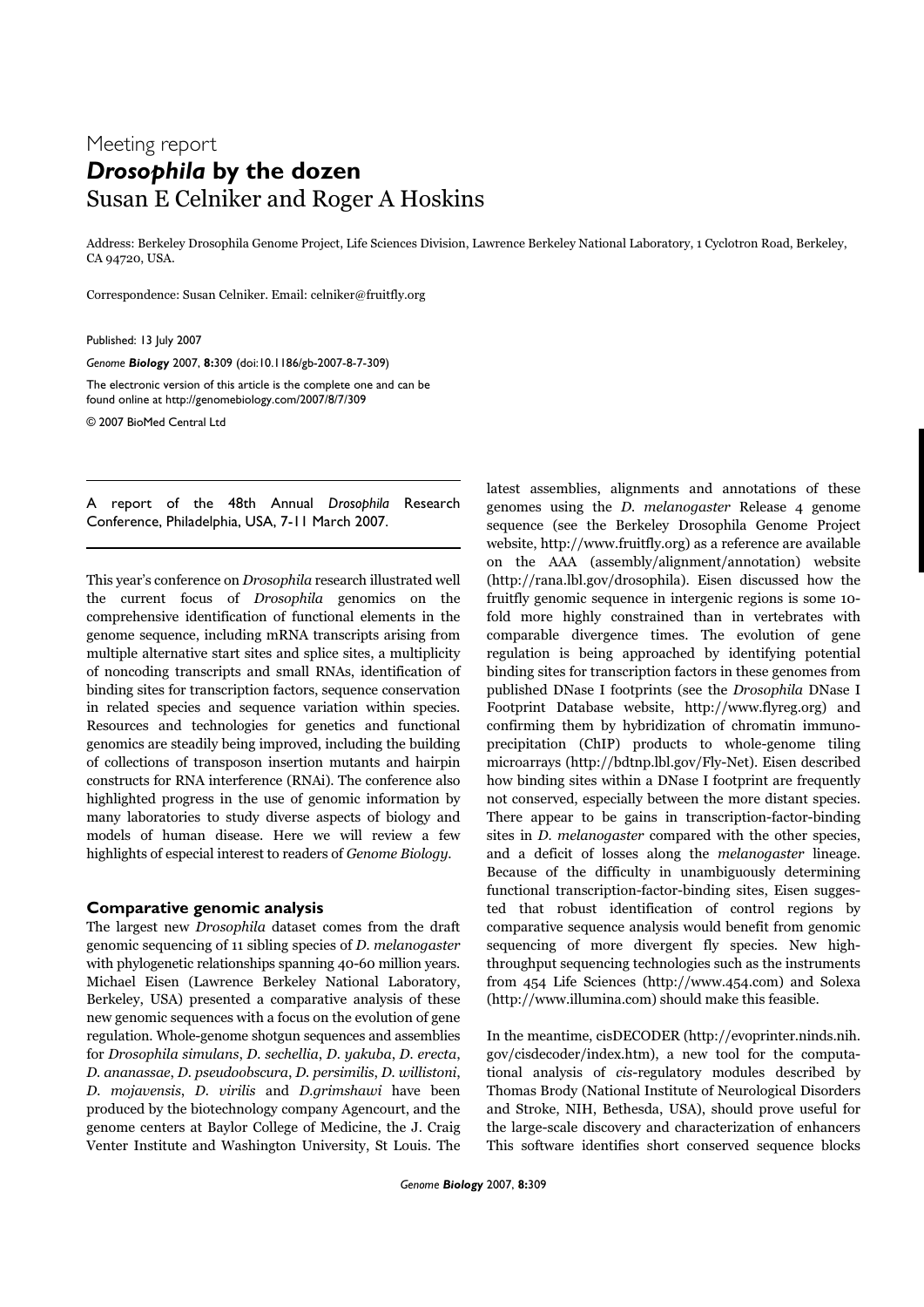from comparative genomic sequence alignments and parses them into sets of similar potential enhancers shared by genes that are known to be coordinately expressed.

Comparative studies of the sequence data from the 12 sibling species have also provided new insights into the proteincoding capacity of the Drosophila genome. Manolis Kellis (Massachusetts Institute of Technology, Cambridge, USA) described the identification of 1,200 new conserved proteincoding exons in D. melanogaster, and one of us (S.E.C.) reported the experimental validation of these predictions, which has led to the discovery of hundreds of new proteincoding transcripts. Bill Gelbart (Harvard University, Cambridge, USA) reported that these new gene models annotated by FlyBase will be publicly available as part of release 5.2 of the FlyBase website (http://flybase.bio.indiana.edu/). The genes are often interdigitated with genes on the opposite strand, and one of the new genes is the first described case in Drosophila of an exon being translated on both strands.

Antonio Bernardo Carvalo (Universidade Federal do Rio de Janeiro, Brazil) discussed Y-linked genes and reviewed how the D. pseudoobscura Y chromosome evolved from an X:3L fusion and shares no genes with the Y chromosomes of the other sequenced species. Brian Oliver (National Institute of Diabetes and Digestive and Kidney Diseases, Bethesda, USA) described comparative microarray studies showing that, surprisingly, most of the differences in gene expression between male and female adult flies are conserved among the sibling species. It was previously thought that speciation would be accompanied by changes in male gene expression.

Looking to the future, Trudy Mackay (North Carolina State University, Raleigh, USA) presented a proposal for the systematic identification of Drosophila genes contributing to quantitative traits. She described a collection of 345 D. melanogaster inbred lines that display high variation in many quantitative traits and proposed draft genomic sequencing of 40 of these inbred lines at four times coverage, using 454 Life Sciences technology at an estimated cost of \$2.3 million. Such data would identify most of the sequence variation and could be used to facilitate molecular identification of genes and alleles at many quantitative-trait loci. A white paper on the proposal is to be reviewed by the NIH in the near future. Andrew Clark (Cornell University, Ithaca, USA) pointed out that the new high-throughput sequencing technologies make it feasible to obtain draftquality sequences of insect genomes at a low cost - around \$40,000 if you already have access to an appropriate machine. He seconded the proposal for genomic sequencing of some more distantly related species, such as the house fly, for improved annotation of both D. melanogaster and the mosquito Aedes aegypti. Clark also suggested that finishing the draft sequences of the closely related species in the simulans group to higher quality will be important for studies of mechanisms of speciation.

Steven Mount (University of Maryland, College Park, USA) presented a comparison of spliceosomal small nuclear RNA (snRNA) genes in the 12 sequenced fly genomes. Candidates for all nine spliceosomal snRNA genes (including those for the U11 and U12 RNAs of the minor spliceosome) were identified. Many display conserved number and synteny, but gene gain and loss was also observed. There was little support for stable snRNA subtypes, which may argue against specialized roles for these variants. Expansion of intron length in U11 and U12 was observed and may be related to the striking loss of U12-type introns in this group of species compared with vertebrates.

# **Localizing embryonic gene expression**

Drosophila is a leading model organism for developmental biology, and the localization of specific mRNAs at different stages of development is of considerable interest. Ben Berman (University of California, Berkeley, USA) presented an update of the Berkeley Drosophila Genome Project embryonic RNA in situ hybridization project. Images of expression in embryos at multiple stages of development are now available for 6,000 genes (at the Patterns of gene expression in Drosophila embryogenesis website, http://www. fruitfly.org/cgi-bin/ex/insitu.pl), and web-based tools enable searches of the expression patterns using gene names and controlled vocabularies describing gene ontology and anatomical features. Globally, 46% of Drosophila genes show broad or ubiquitous expression during embryonic development, while the patterns of localized expression defy easy classification, with many gene-specific patterns.

Looking at a more restricted set of developmental stages, Eric Lécuyer (University of Toronto, Canada) described a screen for mRNAs localized during early embryogenesis, in which fluorescent in situ hybridization was used to analyze mRNAs from over 4,000 genes. An unexpectedly high proportion of mRNAs (70%) have specific subcellular localizations in early embryos, and many novel distribution patterns were identified. Distinct classes of co-localized transcripts are enriched for mRNAs encoding functionally related proteins, suggesting that mRNA localization may control the assembly of diverse protein complexes.

# **Posttranscriptional regulation of gene expression**

Recursive RNA splicing occurs in genes with very large introns and results in the removal of small subfragments of the introns as they are transcribed. In the process, an internal element functions first as a 3' splice site acceptor but restores a 5' splice donor site when joined to the upstream exon. Javier Lopez (Carnegie Mellon University, Pittsburg, USA) described genome-wide analyses of recursive mRNA splicing. The distribution and conservation of recursive splice sites between Drosophila species indicate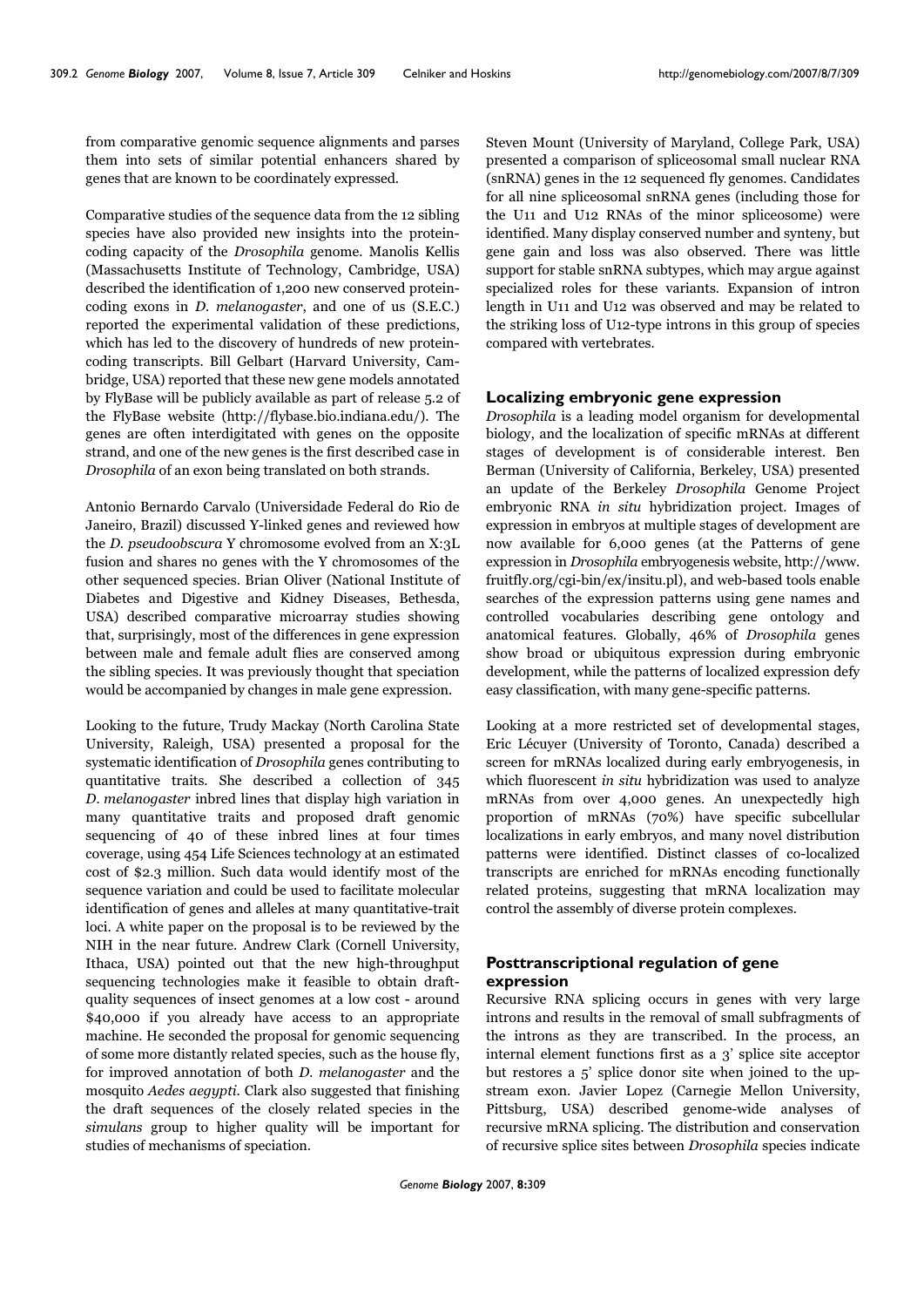roles for this type of splicing in the expression of genes with large introns. Downstream modules consisting of proximal intronic splicing enhancers, a pseudo 5'-splice site and distal splicing silencers are common within 100 nucleotides of a recursive splice sites. This reflects a continuum between non-exonic sites and recursive cassette exons that depends on the presence and relative strength of module components. Interconversion can occur between non-exonic recursive splice sites and recursive cassette exons as a consequence of mutations in the splice site motif, mutations in components of the downstream module, or relocalization of the recursive splice sites to different introns.

Another posttranscriptional modification is the process of RNA editing, which recodes certain mRNA transcripts in the Drosophila nervous system and thus contributes to the diversity of proteins produced. Mark Stapleton (Lawrence Berkeley National Laboratory, Berkeley, USA) presented an expressed sequence tag (EST)-based analysis that identified 27 new genes that undergo RNA editing, bringing the total number of identified and validated genes to 55. The newly identified edited mRNAs encode a range of proteins including signaling molecules and ion channels.

### **Techniques and tools**

Tools and resources are being developed to speed up the study of gene function by approaches such as determining patterns of transcript and protein expression and mutant phenotypes. Transposon-mediated insertional mutagenesis remains a central tool in Drosophila genetics. Robert Levis (Carnegie Institute, Baltimore, USA) reported on the Gene Disruption Project that aims to create a collection of fly lines in which every Drosophila gene is disrupted by insertion of an engineered transposon. A variety of P-element and piggyBac transposable elements have been used to tag over 50% of the genes (see the Gene disruption project website, http://flypush.imgen.bcm.tmc.edu/pscreen). Levis described how the Minos transposable element has significantly improved the yield of newly tagged genes in the project and estimated that 90% of genes may be tagged within the next four years. He then described a new Minos element that has been engineered to contain sequences for recombinationmediated cassette exchange. This feature should enable researchers to replace the sequence within an insertion with any other sequence, dramatically increasing the versatility of new fly lines put into the insertion collection.

In an application of insertional mutagenesis, Oren Schuldiner (Stanford University, Stanford, USA) described a mosaic screen designed to identify mutations affecting axon pruning the process by which the number of neural connections is reduced during development. A piggyBac transposon was engineered to include a splice acceptor site followed by translation stops (a gene trap), which increased its mutagenicity to 25% lethality. Insertions in 1,400 transcription units were isolated, and a MARCM screen was carried out on these mutants to identify defects in mushroom body development. MARCM (Mosaic Analysis with a Repressible Cell Marker) is a method in which only the mutant cells in a genetic mosaic animal are labeled. For 19% of the lines, defects were observed in various aspects of neural development. For example, mutations with defects in axon pruning were identified in two subunits of the cohesin complex. This screen illustrates the complexity of the Drosophila genetic toolkit and the difficulty of producing a single collection of insertion mutants that satisfies all researchers.

### **RNA interference libraries**

Numerous presentations on RNA interference (RNAi) in Drosophila highlighted the emergence of independent libraries that are now available for genome-wide RNAi screens in cell culture. These include a collection commercially available from Ambion (http://www.ambion.com), described by Steven Suchtya (Ambion, Austin, USA), the Drosophila RNAi Screening Center version 2.0 collection (http://flyrnai.org), which eliminates the issue of hybridization of double-stranded RNAs (dsRNAs) to non-target genes through perfect repeats, described by Bernard Mathey-Prevot (Harvard Medical School, Boston, USA), and the Heidelberg RNAi Screening Center dsRNA collection (http://www.dkfz.de/signaling2/rnai/ernai.html), designed both to optimize RNAi efficiency and avoid off-target effects, described by Thomas Horn (German Cancer Research Center, Heidelberg, Germany). These new libraries, combined with better ways to address some of the caveats inherent in high-throughput RNAi, bode well for the future of functional genomics in cell-based assays.

Two large collections of fly stocks carrying transgenic UAShairpin RNAi insertions are now available, one described by Ryu Ueda (National Institute of Genetics, Shizuoka, Japan) and another by Krystyna Keleman (Research Institute of Molecular Pathology, Vienna, Austria). These insertions are used to make inducible loss-of-function phenotypes. The Japanese collection (http://www.shigen.nig.ac.jp/fly/nigfly) currently targets about 8,500 genes (13,500 stocks), and the Vienna collection (http://www.vdrc.at) targets the complete set of 15,000 annotated genes (22,247 stocks). Initial findings with both collections have been encouraging, and only a small incidence of false positives was reported for the Vienna collection. In addition, Keleman reported that the strength and penetrance of phenotypes observed with the Vienna stocks could be greatly enhanced by coexpressing UAS-dicer2. Dicer2 is required for short interfering RNA (siRNA)-directed mRNA cleavage and facilitates distinct steps in the assembly of the RNA-induced silencing complex (RISC). Therefore, expressing it at the same time and in the same tissue as the dsRNA promotes silencing of gene expression by specific cleaving the homologous mRNA.